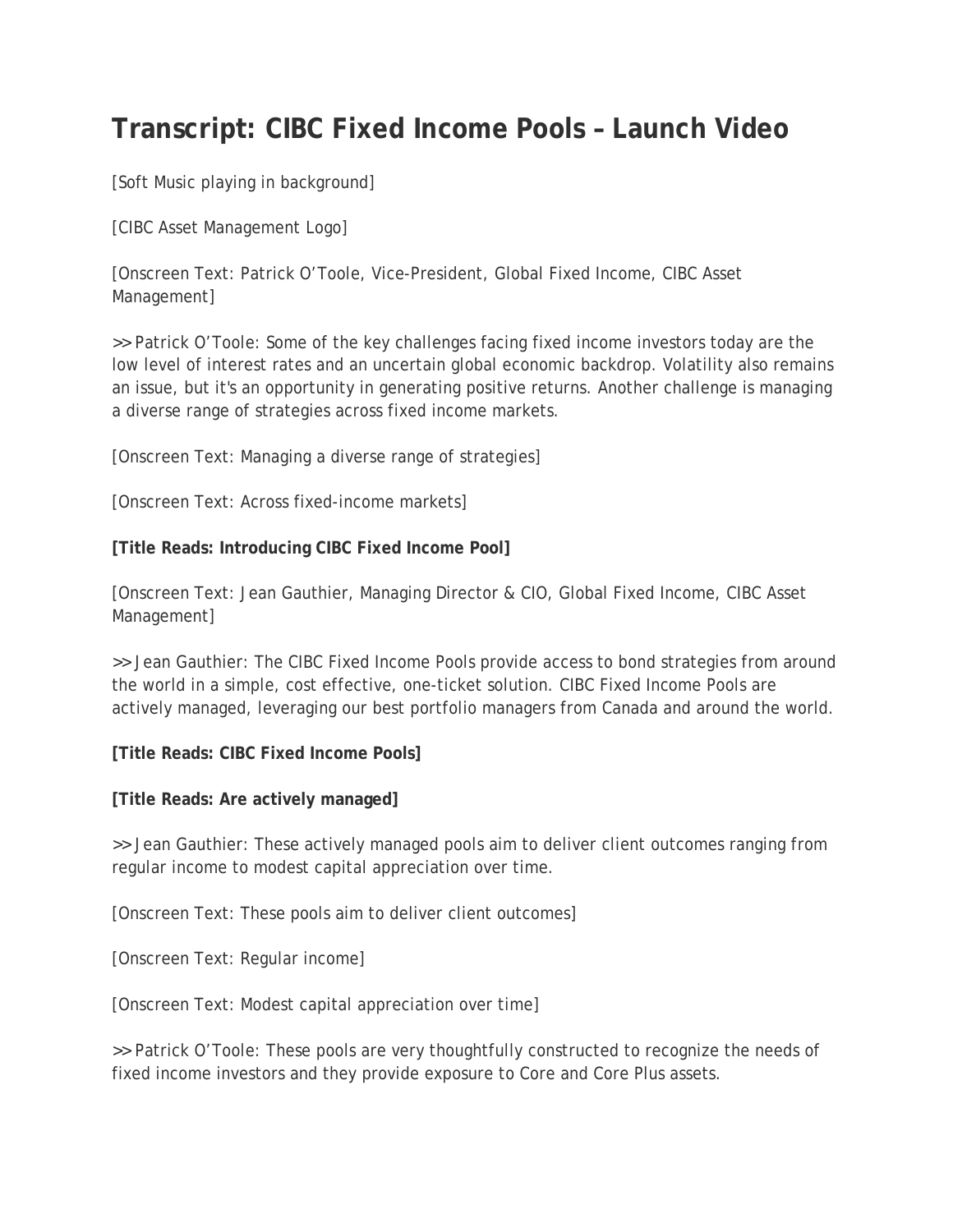[Onscreen Text: Thoughtfully constructed]

>> Patrick O'Toole: Core assets are those that generally provide stability, yield and some capital appreciation.

[Onscreen Text: CORE ASSETS Stability Yield Some capital appreciation]

>> Patrick O'Toole: They include Domestic Short-term Bonds, Domestic Universe Bonds and Global Investment-grade Bonds.

[Onscreen Text: CORE ASSETS INCLUDE Domestic Short-term Bonds Domestic Universe Bonds Global Investment-grade Bonds]

>> Patrick O'Toole: Core Plus assets enhance yield, provide diversification and offer increased capital appreciation opportunities.

[Onscreen Text: PLUS ASSETS Enhance yield Provide diversification Increase capital appreciation opportunities]

>> Patrick O'Toole: They include Global High-yield Bonds, Emerging Market Debt and Global Currencies.

[Onscreen Text: PLUS ASSETS INCLUDE Global High-yield Bonds Emerging Market Debt Global Currencies]

>> Jean Gauthier: Especially well-suited for core bond allocations, the CIBC Fixed Income Pools can be used consistently across a large number of client accounts and are a great addition to a diversified portfolio.

[Onscreen Text: Well-suited for core bond allocations]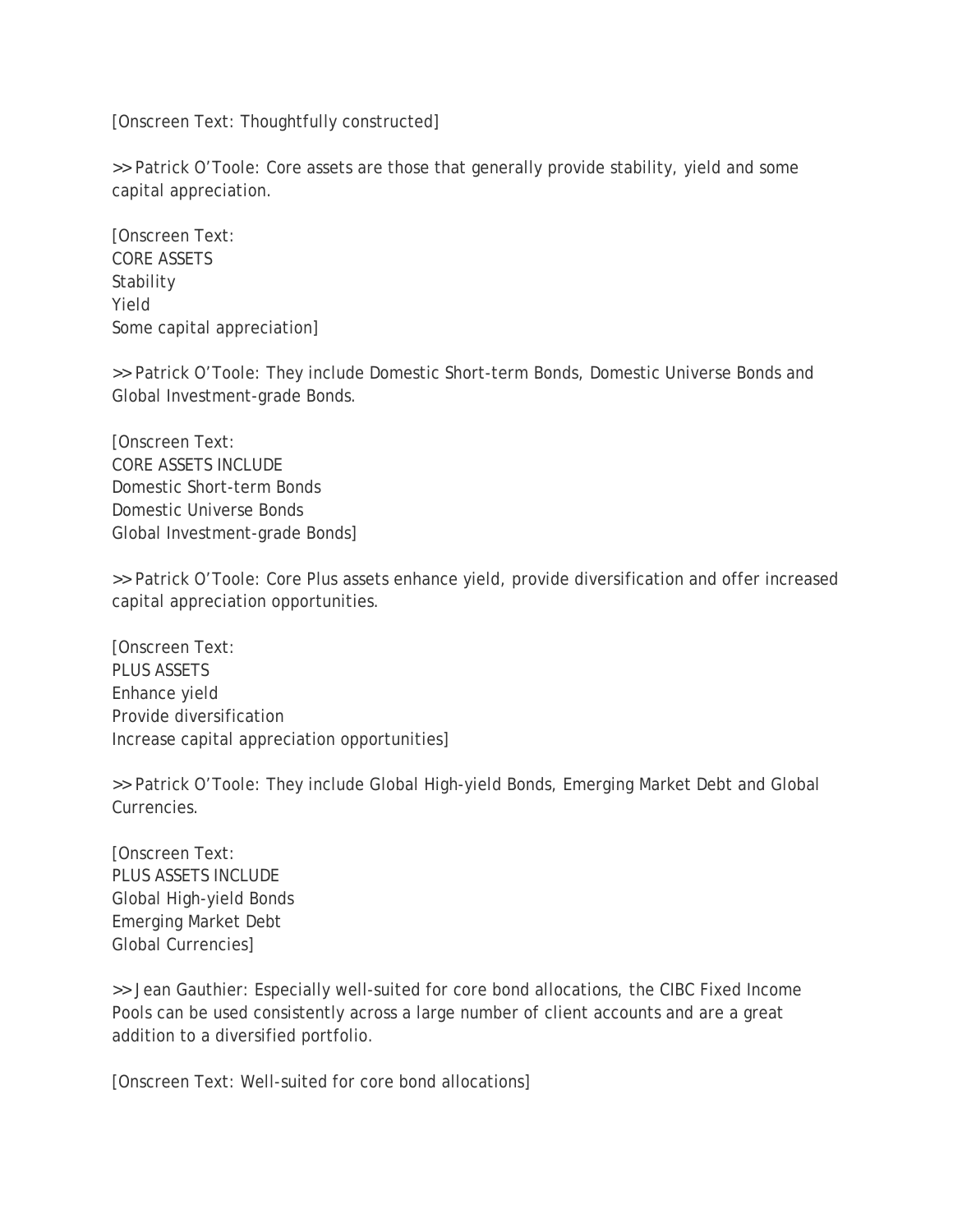[Onscreen Text: CIBC Fixed Income Pools can be used across a large number of client accounts]

[Onscreen Text: A great addition to a diversified portfolio]

>> Jean Gauthier: The three pools are designed to deliver better risk-adjusted returns and attractive yields than the conventional benchmark.

[Onscreen Text: The three pools are designed to deliver increased risk-adjusted returns and yields]

>> Jean Gauthier: The CIBC Fixed Income Pools include short-term instruments, Canadian and global investment grade bonds, high yield, emerging market debt and currencies. This diversification is included to improve the Pool's risk reward profile. The big difference will be the risk allocation whereby the conservative version will emphasize the Canadian short-term funds and at the end of the risk spectrum, the Core Plus version will skew toward more exposure to high-yield, emerging market debt and currency to have the highest yield and total return potential.

## **[Title Reads: CIBC FIXED INCOME POOLS]**

## **[Title Reads: REDEFINING CORE FIXED INCOME]**

[CIBC Asset Management Logo]

[Disclaimer reads: The views expressed in this video are the personal views of the Fixed Income Team and should not be taken as the views of CIBC Asset Management Inc. This video is provided for general informational purposes only and does not constitute financial, investment, tax, legal or accounting advice nor does it constitute an offer or solicitation to buy or sell any securities referred to. Individual circumstances and current events are critical to sound investment planning; anyone wishing to act on this document should consult with his or her advisor. All opinions and estimates expressed in this document are as of the date of publication unless otherwise indicated, and are subject to change. Commissions, trailing commissions, management fees and expenses all may be associated with mutual fund investments. Please read the simplified prospectus before investing. Mutual funds are not guaranteed, their values change frequently and past performance may not be repeated.

®CIBC Asset Management and the CIBC logo are registered trademarks of Canadian Imperial Bank of Commerce (CIBC), used under license.

The material and/or its contents may not be reproduced without the express written consent of CIBC Asset Management Inc.